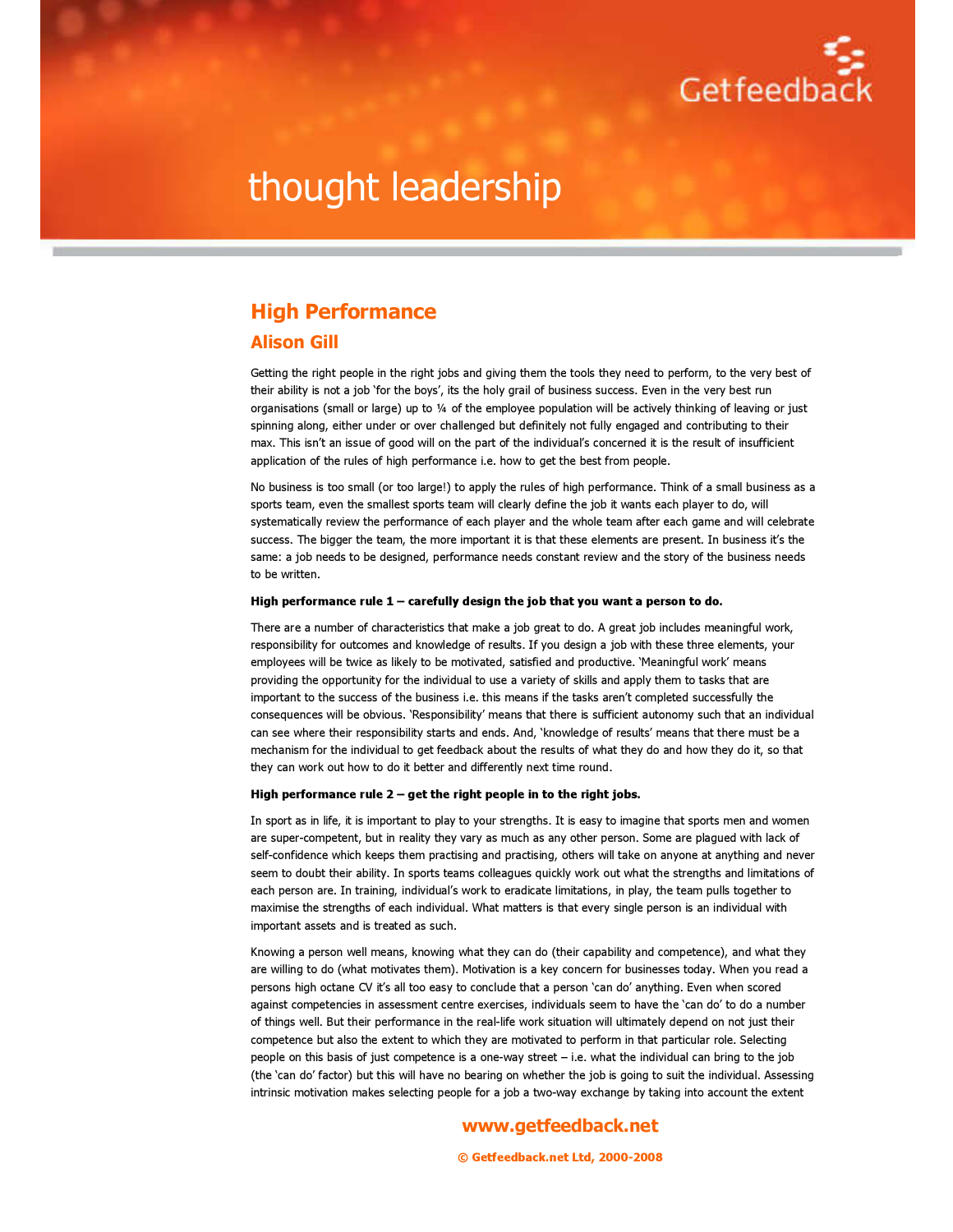

# thought leadership

to which the individual will thrive in the role (the 'will do' factor), and it consequently often proves to be a more powerful indicator of overall success. A motivational style profile will tell you straight whether an individual needs structure, prefers to work alone, likes taking on seemingly impossible tasks or is ultimately motivated by achieving things through others. Profiling the job for its motivational attributes tells you which one of these is important. Lets face it with the best will in the world only a certain number of people make great change agents, great CEO's or great people managers and if you want people to succeed in their roles, it's important not to recruit a Ferrari when an off-roader is required!

### High performance rule 3 – tell it straight.

One of the biggest contributors to employee performance is straightforward, accurate, and fair, detailed feedback. A study of high performing organisations conducted by the Corporate Leadership Council (2002) concluded that informal feedback from a knowledgeable source is the single biggest performance lever available to an organisation. In the same way that individuals leave sports teams because of their coach, individuals leave businesses because of their manager. Estimates conclude that over one third of employees leave for another job because their manager didn't give them sufficiently challenging feedback. Employees who receive regular, fair and accurate, detailed feedback are more likely to invest more in trying to do their job better and differently. Feedback must take two forms: firstly, managers must help employees find tangible solutions to specific work challenges. If your sales person can't decide how to price a deal, he/she will need tangible support, there and then, otherwise he/she can't deliver on his/her promise. Providing solutions or direction on how to resolve issues is a fundamental part of a manager's role.

Secondly, managers must provide voluntary, detailed, immediate and positive feedback about performance to employees. There isn't a right time and feedback can't wait until a performance review, it must be given regularly and voluntarily. As an athlete a part of your daily regime is feedback for the purposes of improvement. Feedback comes from colleagues and coaches a like. It's not structured and formal, but informal, regular, detailed and focused on improving performance; "your concentration was poor in that last session which is ruining the passing sequence. Think back to the last session, you were really focused on the phases of the sequence, the feeling, the timing and the routine. I want you to apply that again, zone in on the timing then you will be more focused and it will help the rest of the team". In sport every detail counts, in business it does too. Genuine, focused feedback on agreed outcomes makes the difference to how quickly people improve performance and to how much effort they will put in to doing things better. There are few people who don't want to improve. Without feedback, employees don't have the tools they need to perform.

#### High performance rule 4 – make success and failure memorable.

When training for the Olympic Gold, success along the way often gets missed, yet strangely, when you stand on the podium the medal is nothing without all the memories of what got you there. Like any good story, the final success is more memorable if getting there has been somewhat of a quest. Remember Steve Redgrave at the Sydney Olympics 2004 and the story of his five gold medals: the 'shoot me if I get in a boat again episode'; the 'years of suffering episode' when against all odds he overcame diabetes and collitus; the 'transformational coach episode' winning with an eighteen year old school boy, Matthew Pinsent on board. Business is like this too, a series of unique episodes. Each business needs to write its own story. If you want the story of your business to bind employees together, your story needs to be colourful and engaging. To write the quest you must help people to make successes and failures memorable. Clive Woodward, England Rugby Team Manager for the 2003 World Cup was infamous for sending the boys out for a beer when the team failed. What ever your methods, inclusion and good humour are important for encouraging people to tell their stories and make both success and failure a memorable part of the story.

## www.getfeedback.net